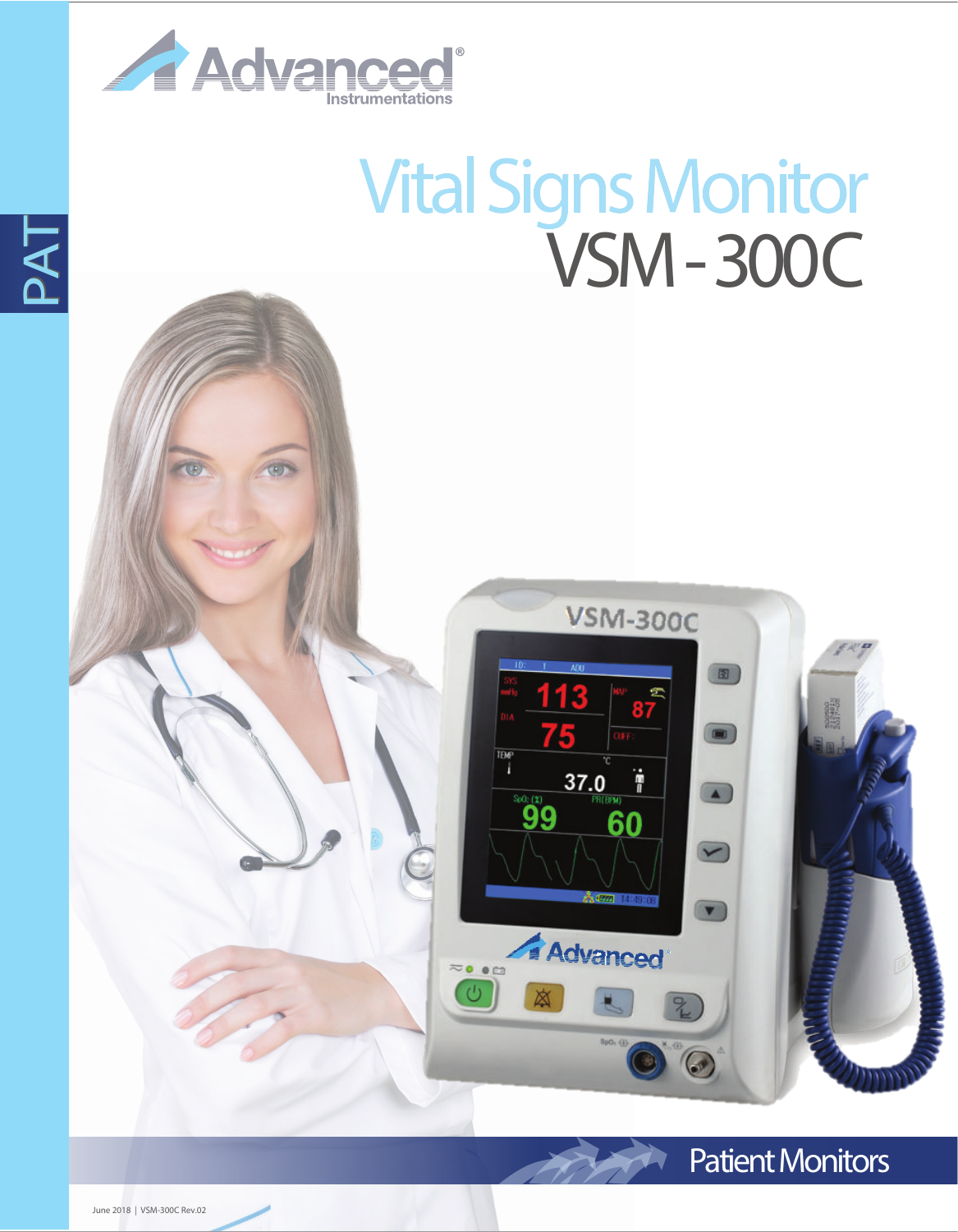# Advanced VSM- 300C **Vital Signs Monitor**

*Changing the way vitals are captured and documented to enhance clinical decision-making, improve patient safety and minimize risk.*

### **Features**

High Resolution Color TFT LCD Display. Adult, Pediatric and Neonatal Patients. Nurse Call function. Bidirectional communication with Monitoring Central Station. Bidirectional communication by wired or wireless network. Lightweight and portable design Extended trendinformation. Comprehensive alarm system Arterial Oxygen Saturation (SpO2) Pulse Rate (PR) SpO2 SpO2 plethysmographic waveform. SpO<sub>2</sub> pulse tone modulation Systolic Blood Pressure (SYS) NIBP Diastolic Blood Pressure (DIA) NIBP Mean Arterial Pressure (MAP) NIBP Pulse Rate (PR) NIBP Temperature. Thermal Recorder. (optional) Barcode Scanner Support. (optional) USB Ports for storage and RJ-45 Ethernet port. Built in rechargeable battery. Power Supply: AC 100~240 Volts 50/60 Hz. Meets IEC60601-1-2:2001+A1 Meets ISO 13485 Quality Standard Meets FDA 510(k) requirements. Two years warranty.



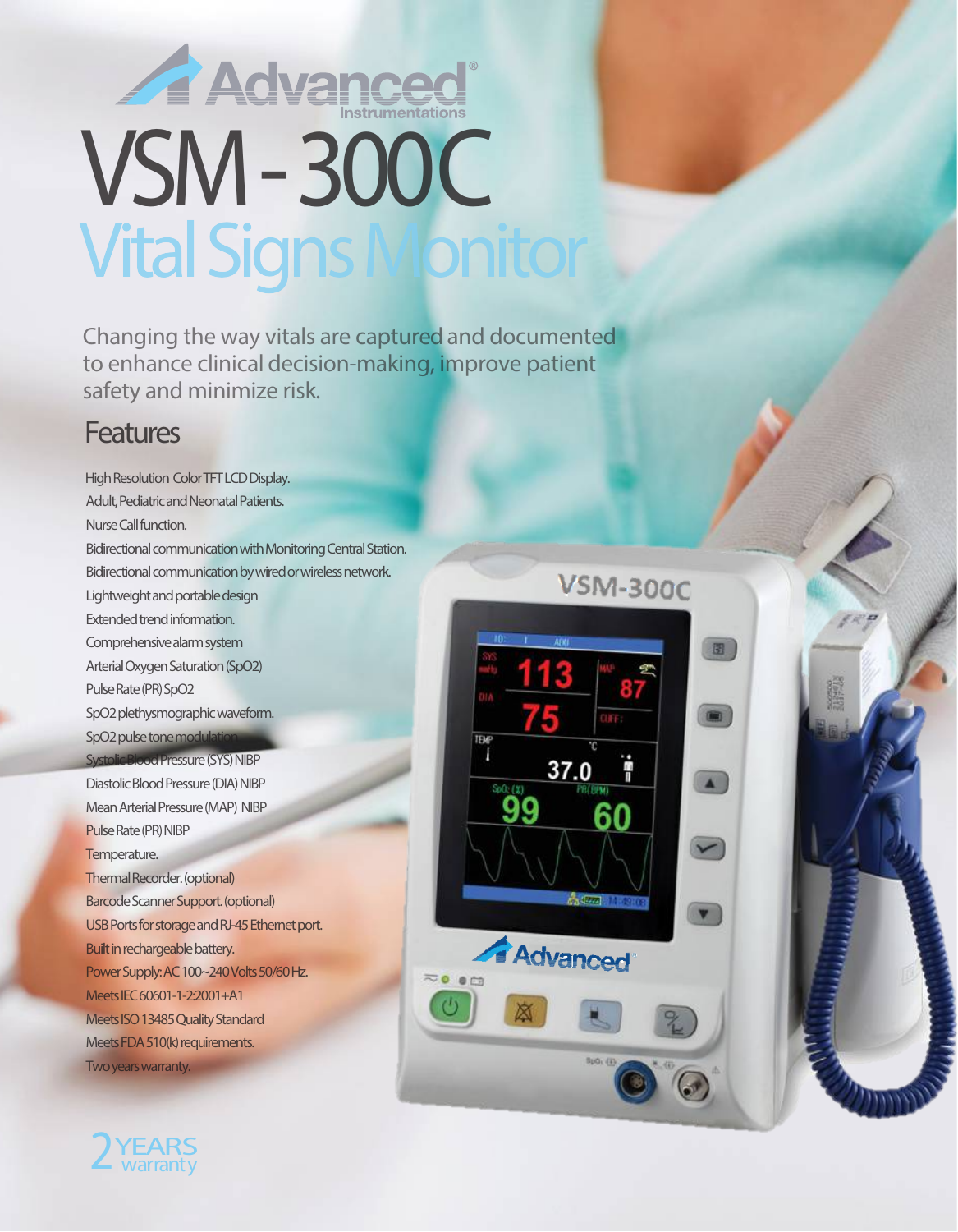

VSM-300C

### **Technical Specifications**

| Physical<br>Specifications             | <b>Dimensions</b><br>Weight                                                                                                                                                                                                                                                                 | 200.8mm (L) x 241mm (H) x 189mm (D)<br>3.5kg (with battery)                                                                                                                                                                                                                                                                                            |
|----------------------------------------|---------------------------------------------------------------------------------------------------------------------------------------------------------------------------------------------------------------------------------------------------------------------------------------------|--------------------------------------------------------------------------------------------------------------------------------------------------------------------------------------------------------------------------------------------------------------------------------------------------------------------------------------------------------|
| <b>Display</b>                         | <b>Display</b><br>Resolution                                                                                                                                                                                                                                                                | 5.7 " inches, LCD, Color TFT<br>640 X 480                                                                                                                                                                                                                                                                                                              |
| <b>NIBP</b>                            | Method<br>Mode<br>Continuos<br>Interval In Auto Mode<br>Measurement Type<br>Pr Measuring Range<br>Resolution<br>Accuracy<br><b>Entire Measuring Period</b><br><b>Maximum Standard Deviation</b><br>Maximum Mean Error<br><b>Pressure Resolution</b><br><b>Cuff Pressure Measuring Range</b> | Oscillometric<br>Manual /Automatic / Continuous<br>5min, interval is 5s Measuring<br>1/2/3/4/5/10/15/30/60/90/120/240/480 minutes<br>Systolic Pressure, Diastolic Pressure, Mean Pressure<br>40~240bpm<br>1 <sub>bpm</sub><br>±3bpm Or 3.5% Of The Maximum<br>30~45s Typical (Depend On Hr/motion Disturbance)<br>8mmhq<br>5mmhg<br>1mmhg<br>0~290mmhg |
| <b>Dual Overpressure</b><br>Protection | Adult<br>Pediatric<br><b>Neonatal</b>                                                                                                                                                                                                                                                       | 297±3mmhg<br>240±3mmhg<br>145±3mmhg                                                                                                                                                                                                                                                                                                                    |
| <b>NIBP Measuring</b><br>Range         | <b>Adult Mode</b><br>Pediatric Mode<br>Neonate Mode                                                                                                                                                                                                                                         | SYS 40~270mmHg / DIA 10~215mmHg / MAP 20~235mmHg<br>SYS 40~200mmhg / DIA 10~150mmhg / MAP 40~135mmhg<br>SYS 40~135mmhg / DIA 10~100mmhg / MAP 20~110mmhg                                                                                                                                                                                               |
| SPO <sub>2</sub>                       | Measurement<br><b>Alarm Range</b><br>Resolution<br><b>Updated Period</b><br>Accuracy<br><b>Pulse Rate Measurement</b><br><b>Alarm Range</b><br>Accuracy                                                                                                                                     | $0 - 100%$<br>$0 - 100%$<br>$1\%$<br>2s<br>±3bpm<br>30 - 300 Bpm<br>30 - 300 Bpm<br>(including Pediatric) $\pm 2\%$ (70-100% SpO2) Neonate $\pm 3\%$ (70-100% SpO2)                                                                                                                                                                                    |
| Quick<br>Temperature                   | <b>Measuring Range</b><br>Probe Type<br><b>Resolution</b><br>Alarm Range<br><b>Accuracy Monitor Mode</b><br>Response Time<br><b>Working Temperature</b>                                                                                                                                     | $25^{\circ}$ C ~ 45° C<br>Oral / Axiliary Sensor, Rectal Sensor<br>$0.1^{\circ}$ C<br>$35.5^{\circ}$ C ~ 42°C<br>+/-0.1°C (35.5°C ~ 42°C) - +/-0.3°C<br>1 seg<br>$10^{\circ}$ C ~ 40 $^{\circ}$ C                                                                                                                                                      |
| Energy                                 | Power Supply<br><b>Battery Voltage</b><br><b>Working Period</b><br>Rechargable Period                                                                                                                                                                                                       | 100-240 VAC, 50/60HZ; Pmax= 70VA; FUSE T 1.6AL<br>14.8 V DC Capacitance: 4,400 mAh<br>480 <sub>min</sub><br>300min                                                                                                                                                                                                                                     |
| Data Storage                           | Trend<br>NIBP Trend List<br>Alarm list                                                                                                                                                                                                                                                      | 72 hours, at 1 min resolution<br>30,000 groups<br>800 groups                                                                                                                                                                                                                                                                                           |
| Printer                                | <b>Recorder Time</b><br>Paper Speed                                                                                                                                                                                                                                                         | 300min (Thermal Printer Optional)<br>25mm/s                                                                                                                                                                                                                                                                                                            |
| Environment                            | <b>Working Temperature</b><br><b>Transport and Storage</b><br>Humidity                                                                                                                                                                                                                      | $+5C \sim +40C$<br>$-20C \sim +55C$<br>$25\% \sim 80\%$ (non-condensing)                                                                                                                                                                                                                                                                               |